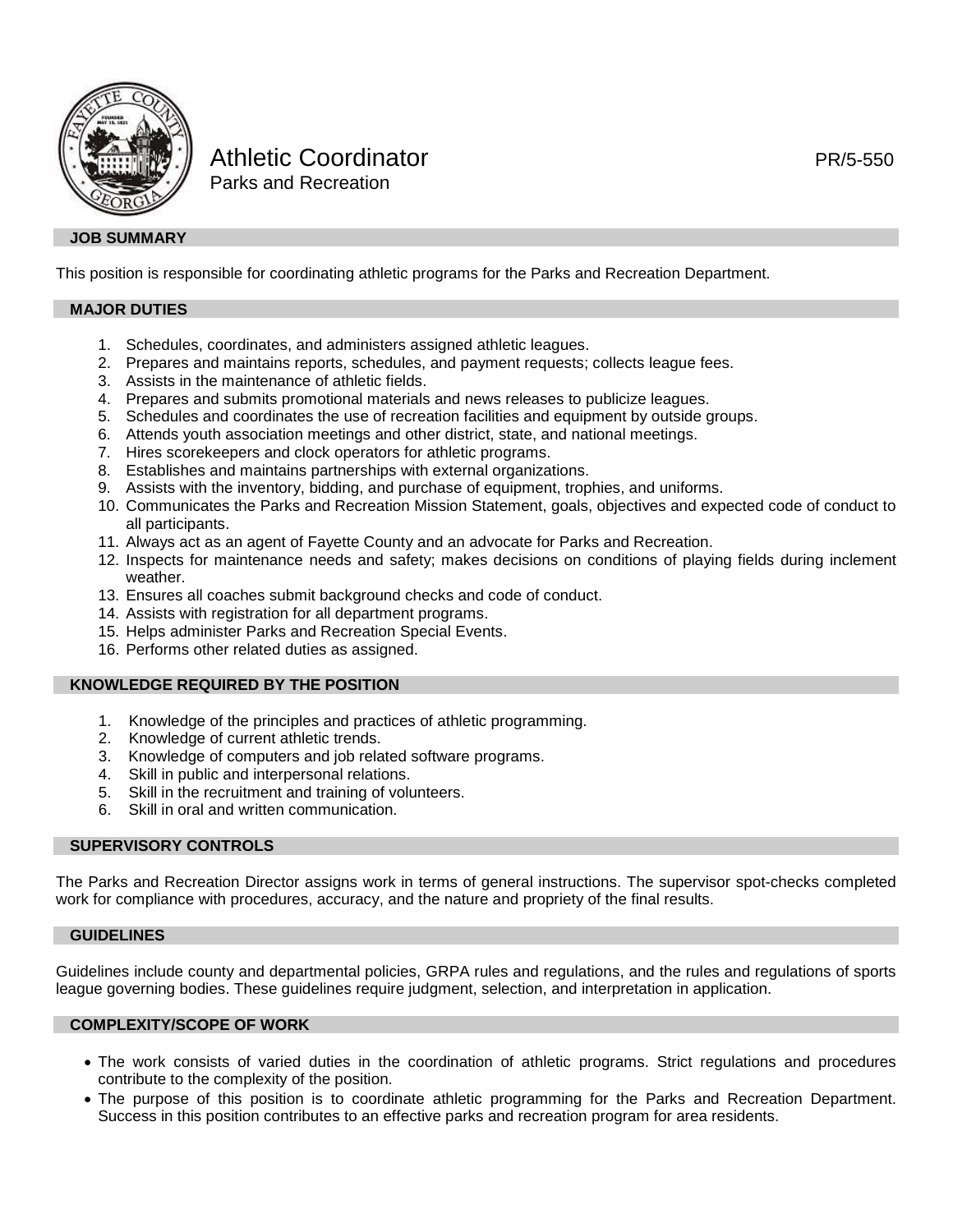### **CONTACTS**

- Contacts are typically with co-workers, educators, civic organizations, volunteers, coaches, members of the news media, participants, and members of the general public.
- Contacts are typically to give or exchange information; resolve problems; provide services; and motivate and influence persons.

## **PHYSICAL DEMANDS/ WORK ENVIRONMENT**

- The work is typically performed while sitting at a desk or table or while standing or walking. The employee occasionally lifts light and frequently heavy objects, climbs ladders, and uses tools or equipment requiring a high degree of dexterity.
- The work is typically performed in an office or outdoors. The employee is exposed to occasional cold or inclement weather.

# **SUPERVISORY AND MANAGEMENT RESPONSIBILITY**

This position has direct supervision over contracted and volunteer personnel.

#### **SPECIAL CERTIFICATIONS AND LICENSES**

- Possession of a valid State of Georgia driver's license (Class C) and a satisfactory Motor Vehicle Record (MVR) in compliance with County Safety and Loss Control Guidelines. Completion of the State of Georgia Department of Transportation Defensive Driving Course and/or Emergency Vehicle Operation Certification within twelve (12) months of employment. Possession of or ability to readily obtain CPR certification and AED certification.
- Possession of or ability to obtain Mandatory Reporter Certification.
- Possession of or ability to obtain concussion training.

#### **ADA COMPLIANCE**

• Fayette County is an Equal Opportunity Employer. ADA requires the County to provide reasonable accommodations to qualified individuals with disabilities. Prospective and current employees are invited to discuss accommodations.

#### **HIPAA COMPLIANCE**

• The Health Insurance Portability and Accountability Act of 1996, as amended, requires employees to protect the security of Protected Health Information (PHI) however it is obtained, handled, learned, heard or viewed in the course of their work.

## **DRUG AND ALCOHOL COMPLIANCE**

• In accordance of Fayette County's Substance Abuse Policy of 1996, as amended, all job applicants offered employment will undergo testing for the presence of illegal drugs and alcohol as a condition of employment. In the course of employment, employees are subject to random, reasonable suspicion, post accident and routine fitness for duty testing for illegal drugs and alcohol abuse. Employees are prohibited to work under the influence, to possess, to distribute or to sell illegal drugs in the work place or abuse alcohol on the job. Confirmed positive is reason for denial of employment and/or termination.